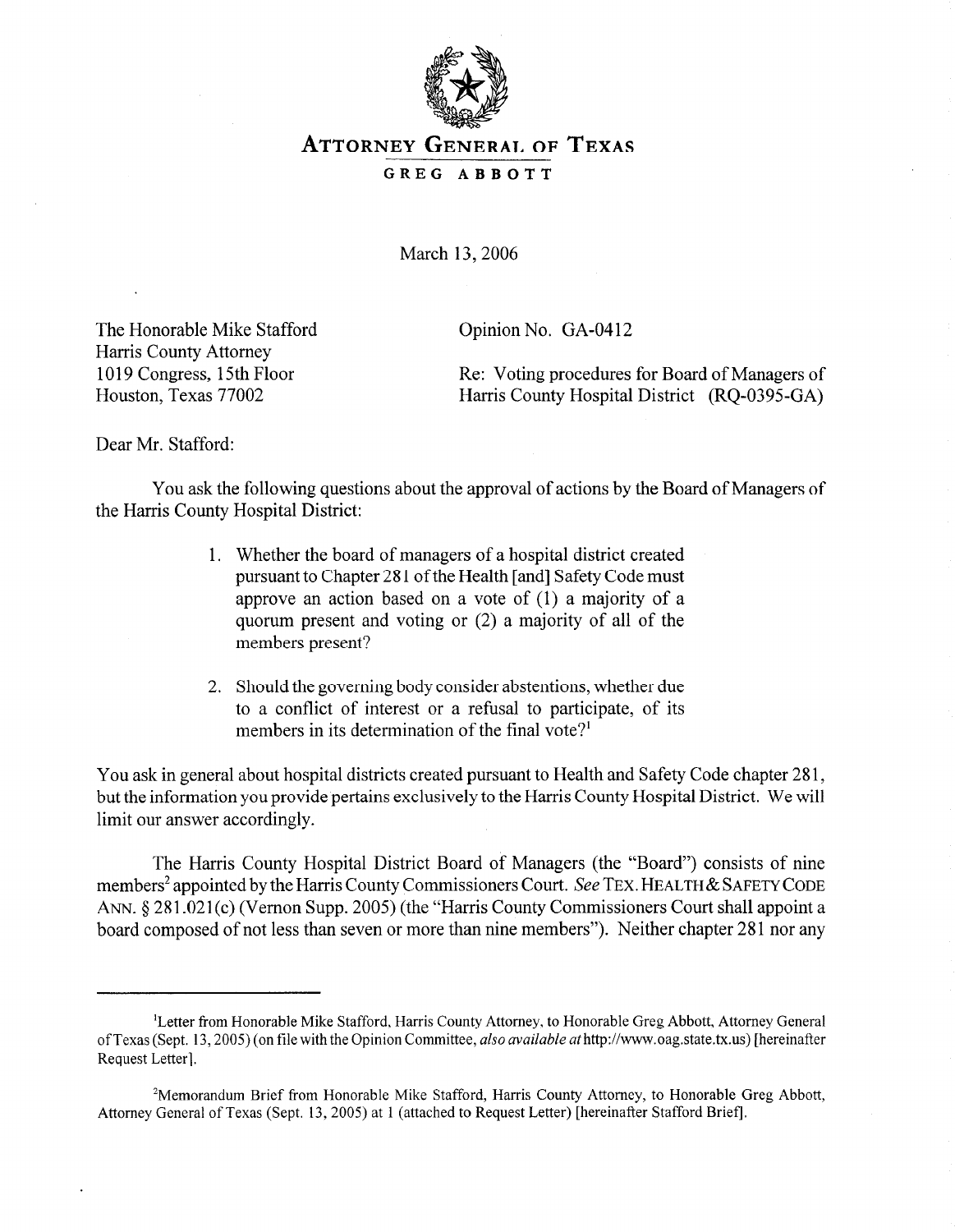other statute establishes quorum requirements or voting requirements for hospital district boards. However, the Board has adopted bylaws governing its meetings, including the following provisions:

Article VIII Meetings

*. . .* 

 $\ddotsc$ 

. . .

 $(6)$ Ouorum

> *The presence of the majority of the Board of Managers shall constitute a quorum for the transaction of business.*

Article IX Procedures for Meetings

3. Rules of Order

a. *Robert 3 Rules of Order3 shall govern the proceedings of the meetings of the Board of Managers in all matters not inconsistent with these Bylaws or the Constitution and laws of the State of Texas. Notwithstanding anything contained in such Rules to the contrary, the Chairman of the Board of Managers may vote on any matter before the Board* 

## *. . .*  Article XVII

Amendments and Alterations

(6) Suspension of Bylaws

*The suspension of a Bylaw,* not in conflict with applicable laws, *shall require a majority vote of the Board of Managers present* at an official meeting.

Stafford Brief, *supra* note 2, at l-2.

The quorum requirement established by article VIII(6) is consistent with Government Code section 311.013(b), which provides that "[a] quorum of a public body is a majority of the number of members fixed by statute." TEX. GOV'T CODE ANN. § 311.013(b) (Vernon 2005). A governmental body such as the Board may adopt provisions of Robert's Rules of Order to govern its meetings, as long as the adopted provisions are consistent with the Texas Open Meetings Act and other laws applicable to the governing body. See Tex. Att'y Gen. Op. No. DM-228 (1993) at 3.

Your questions relate to a vote taken at a Board meeting on July 28,2005, when the Board considered awarding a contract and voted on the measure. Stafford Brief, *supra* note 2, at 1. Seven Board members were present when the meeting began, but only six members were present when the

<sup>3</sup>Robert's Rules of Order codifies present-day parliamentary law. See H. **ROBERT'S RULES OF ORDER, NEWLY REVISED (10th** ed.), p. XXV.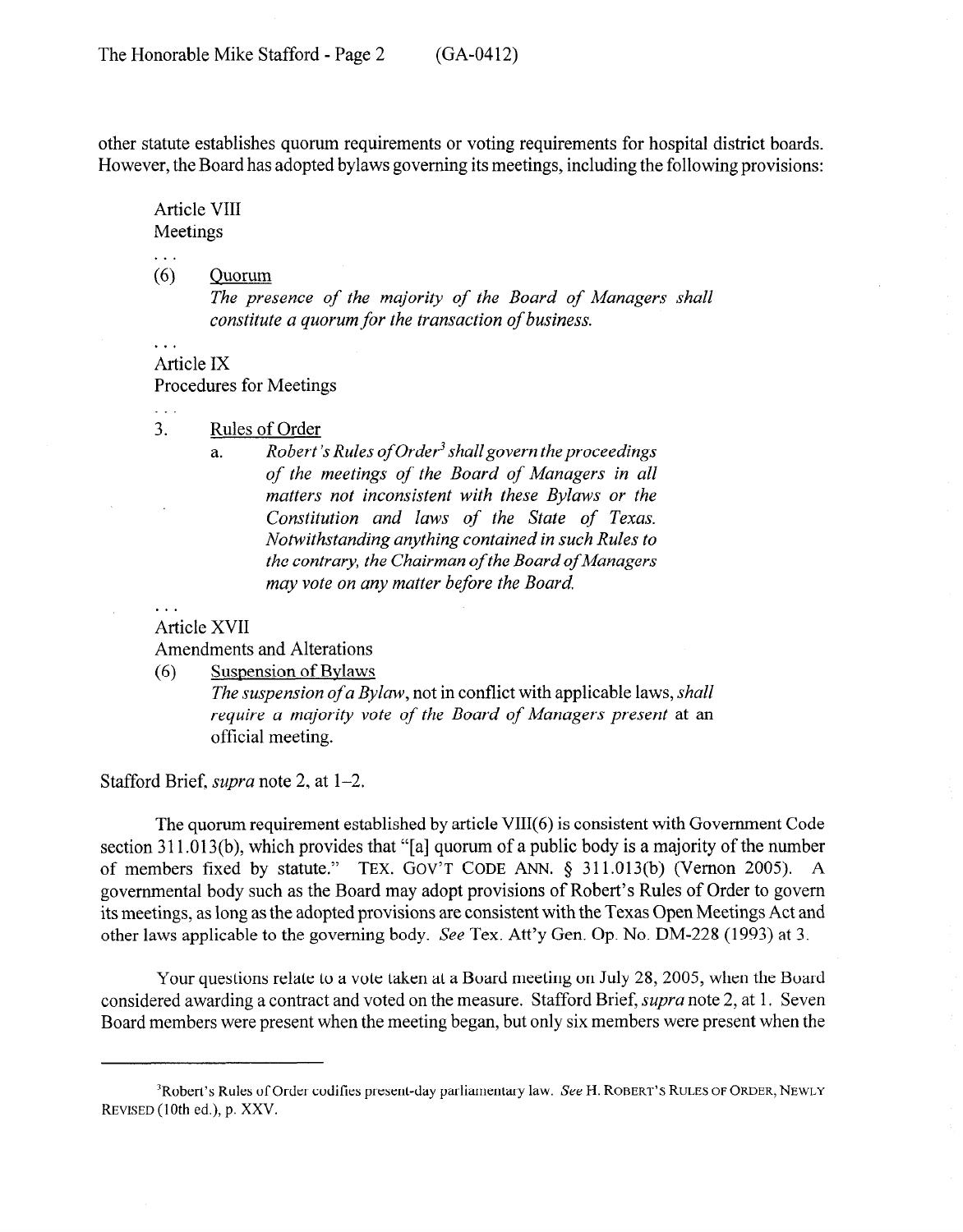vote was taken. Id. The vote to award the contract, subject to drafting and executing a final agreement, was as follows:

| For:        | three Board members |
|-------------|---------------------|
| Against:    | two Board members   |
| Abstention: | one Board member    |
| Absent:     | three Board members |

See *id.* Thus, a quorum was present when the vote was taken, and the vote was three to two in favor of awarding the contract, one Board member abstaining. You wish to know whether this measure passed and in particular what effect, if any, the abstention had.

We address your questions together. We look to Robert's Rules of Order, which the Board has adopted to govern its meetings. See Stafford Brief, *supra* note 2, at 2 (quoting Board bylaws Article IX(3)). Robert's Rules of Order states that the term "majority vote" means "more than half of the votes cast by persons legally entitled to vote, excluding blanks or abstentions, at a regular or properly called meeting at which a quorum is present." H. **ROBERT'S RULES OF ORDER, NEWLY**  REVISED (10th ed.), p. 387, l. 9–13. This rule is consistent with the common-law rule as stated by the Texas Supreme *Court in Webster v. Texas & Paczjk Motor Transport Co.,* 166 S.W.2d 75 (Tex. 1942):

> [T]he ordinary rule in the absence of special restrictions being that a quorum can act and a majority of the quorum bind the body. . . . Thus, were the body composed of twelve members, a quorum of seven could act, and a majority of that quorum, four, could bind the body. An unscrupulous minority of four by withholding notice to five, might thus bind both the body and the corporation.

*Webster,* 166 S.W.2d at *77. See State v. Etheridge,* 32 S.W.2d 828,830 (Tex. Comm'n App. 1930) (favorable vote by majority present and voting is generally sufficient to adopt a measure); *Tex. State Bd. of Dental Exam 'rs v. Silagi,* 766 S.W.2d 280, 284 (Tex. App.-El Paso 1989, writ denied) (license was revoked when seven members of a twelve-member board participated in the hearing, all seven participating members found the allegations to be true, and four of the seven voted to revoke license).

Because the Board has adopted Robert's Rules of Order, it should not consider abstentions in determining the final vote.<sup>4</sup> See H. ROBERT'S RULES OF ORDER, NEWLY REVISED (10th ed.), p. 387,l. 11-12. Thus, the Board must approve an action by a majority vote of the members present

<sup>&</sup>lt;sup>4</sup>We note that "an ancient common law rule . . . deems a member of a body who abstains from a vote to acquiesce in the action favored by a majority of the members voting" but this "rule has been distinguished, rejected, or ignored about as often as it has been followed." *Meador-Brady Mgmt. Corp. v. Tex. Motor Vehicle Comm'n*, 866 S. W.2d 593, 596-97 (Tex. 1993) (citing cases from other states). The Texas Supreme Court has never applied it. See *id.*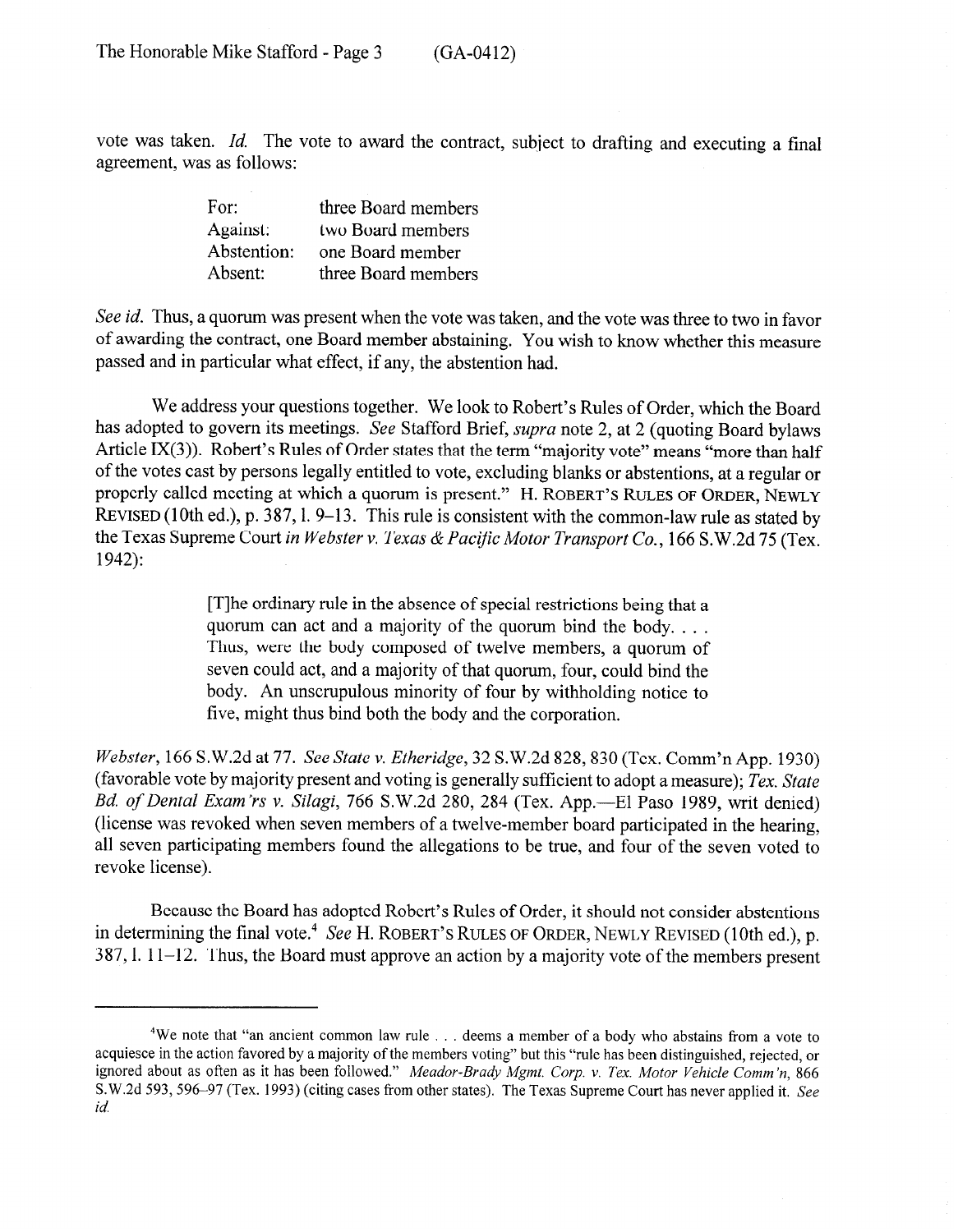and voting at a meeting where a quorum is present. Abstentions are not counted in determining the vote.

The rule stated in Robert's Rules of Order will not apply to a vote if a statute or constitutional provision requires a majority vote of all persons elected to a governmental body. Article III, section 39 of the Texas Constitution, for example, provides that a law adopted by the legislature shall not take effect "until ninety days after the adjournment of the session . . . , unless the Legislature shall, by a vote of two thirds of *all the members elected to each House,* otherwise direct." **TEX. CONST.**  art. III, *8 39; see Caples v. Cole,* 102 S.W.2d 173,175 (Tex. 1937). *See also Etheridge, 32* S.W.2d at 829-30 (statute required a two-thirds vote of entire city council). We find no such statute applicable to the Board.